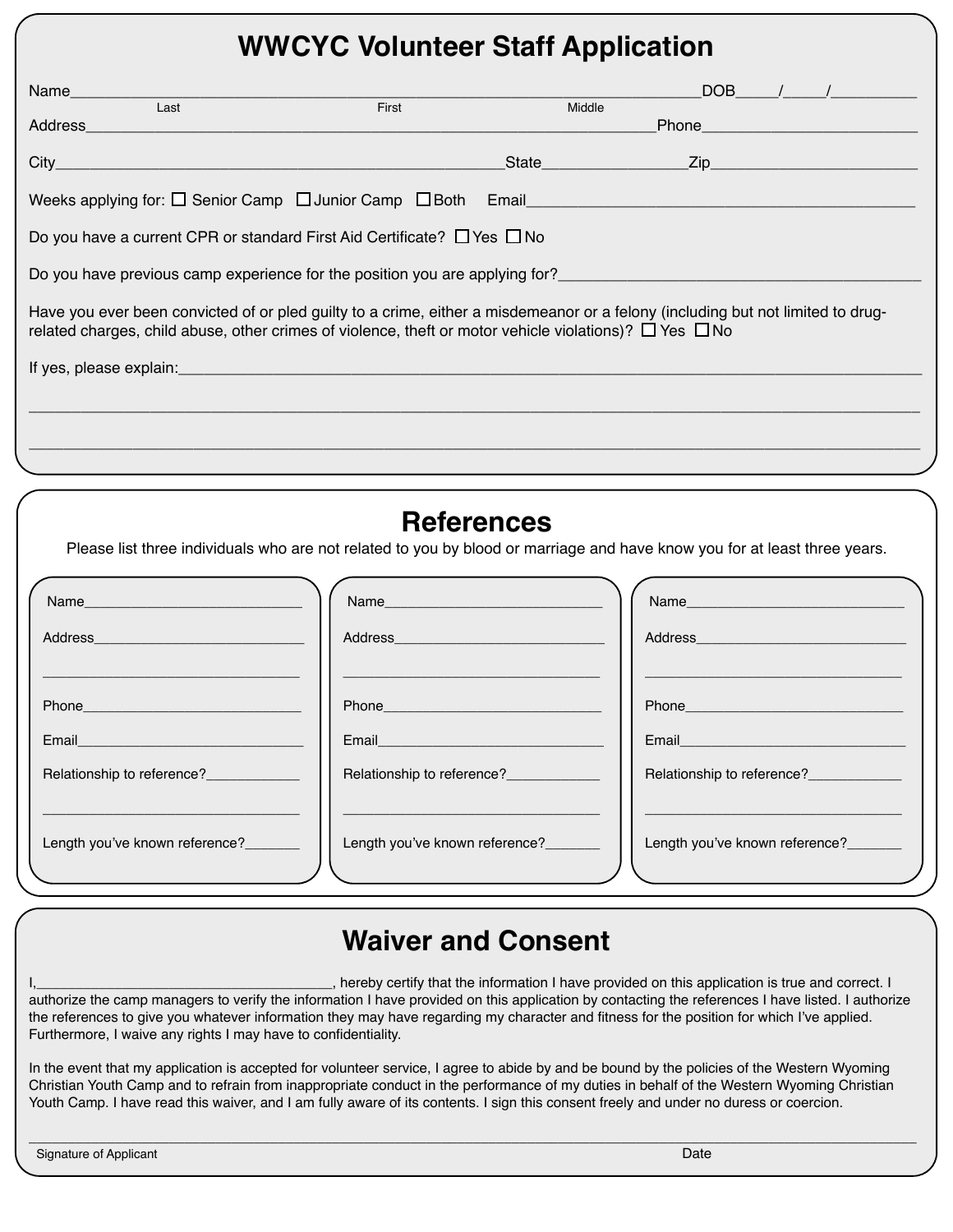## **Reference Check Form**

| (This form must be completed by an active elder, if that is not applicable, an active deacon or a camp dean/manager is permitted)                                                                                                                                                                                                                           |                      |      |       |     |
|-------------------------------------------------------------------------------------------------------------------------------------------------------------------------------------------------------------------------------------------------------------------------------------------------------------------------------------------------------------|----------------------|------|-------|-----|
|                                                                                                                                                                                                                                                                                                                                                             |                      |      |       |     |
| Reference address:_____________                                                                                                                                                                                                                                                                                                                             |                      |      |       |     |
| Street<br>Phone: 2008 2018 2019 2020 2021 2021 2022 2022 2023 2024 2022 2023 2024 2022 2023 2024 2022 2023 2024 2022 20                                                                                                                                                                                                                                     |                      | City | State | Zip |
| <b>Questionnaire:</b>                                                                                                                                                                                                                                                                                                                                       |                      |      |       |     |
| 1. How long have you served in this leadership capacity in your church?                                                                                                                                                                                                                                                                                     |                      |      |       |     |
| 2. How long have you known the applicant?                                                                                                                                                                                                                                                                                                                   |                      |      |       |     |
| 3. How well do you know the applicant?                                                                                                                                                                                                                                                                                                                      |                      |      |       |     |
| 4. How would you describe the applicant's general personality?                                                                                                                                                                                                                                                                                              |                      |      |       |     |
| 5. How would you describe the applicant's ability to relate to youth?                                                                                                                                                                                                                                                                                       |                      |      |       |     |
| 6. How would you describe the applicant's ability to relate to adults?                                                                                                                                                                                                                                                                                      |                      |      |       |     |
| 7. How would you describe the applicants's leadership abilities?                                                                                                                                                                                                                                                                                            |                      |      |       |     |
| 8. How would you feel about having the applicant as a volunteer worker with youth?                                                                                                                                                                                                                                                                          |                      |      |       |     |
| 9. Do you know of any scriptural reason that would prevent the applicant from being a good christian witness at camp?                                                                                                                                                                                                                                       |                      |      |       |     |
| 10. Do you know of any characteristics or circumstances that would negatively affect the applicant's ability to work with youth? If so, explain.                                                                                                                                                                                                            |                      |      |       |     |
| 11. Do you have any knowledge that the applicant has ever been convicted of a crime? If so, explain.                                                                                                                                                                                                                                                        |                      |      |       |     |
| 12. Please list any other comments that you would like to make.                                                                                                                                                                                                                                                                                             |                      |      |       |     |
|                                                                                                                                                                                                                                                                                                                                                             | Signature            |      | Date  |     |
|                                                                                                                                                                                                                                                                                                                                                             |                      |      |       |     |
|                                                                                                                                                                                                                                                                                                                                                             | <b>Media Release</b> |      |       |     |
| I understand that throughout the course of camp, I may be photographed or video recorded. I also understand that Western<br>Wyoming Christian Youth Camp uses these photographs and videos for promotional purposes. I hereby give permission to<br>Western Wyoming Christian Youth Camp to use any photographs and videos of me, for promotional purposes. |                      |      |       |     |
|                                                                                                                                                                                                                                                                                                                                                             |                      |      |       |     |
| If you do not want photographs or videos of yourself used for WWCYC promotional purposes please check here $\Box$                                                                                                                                                                                                                                           |                      |      |       |     |